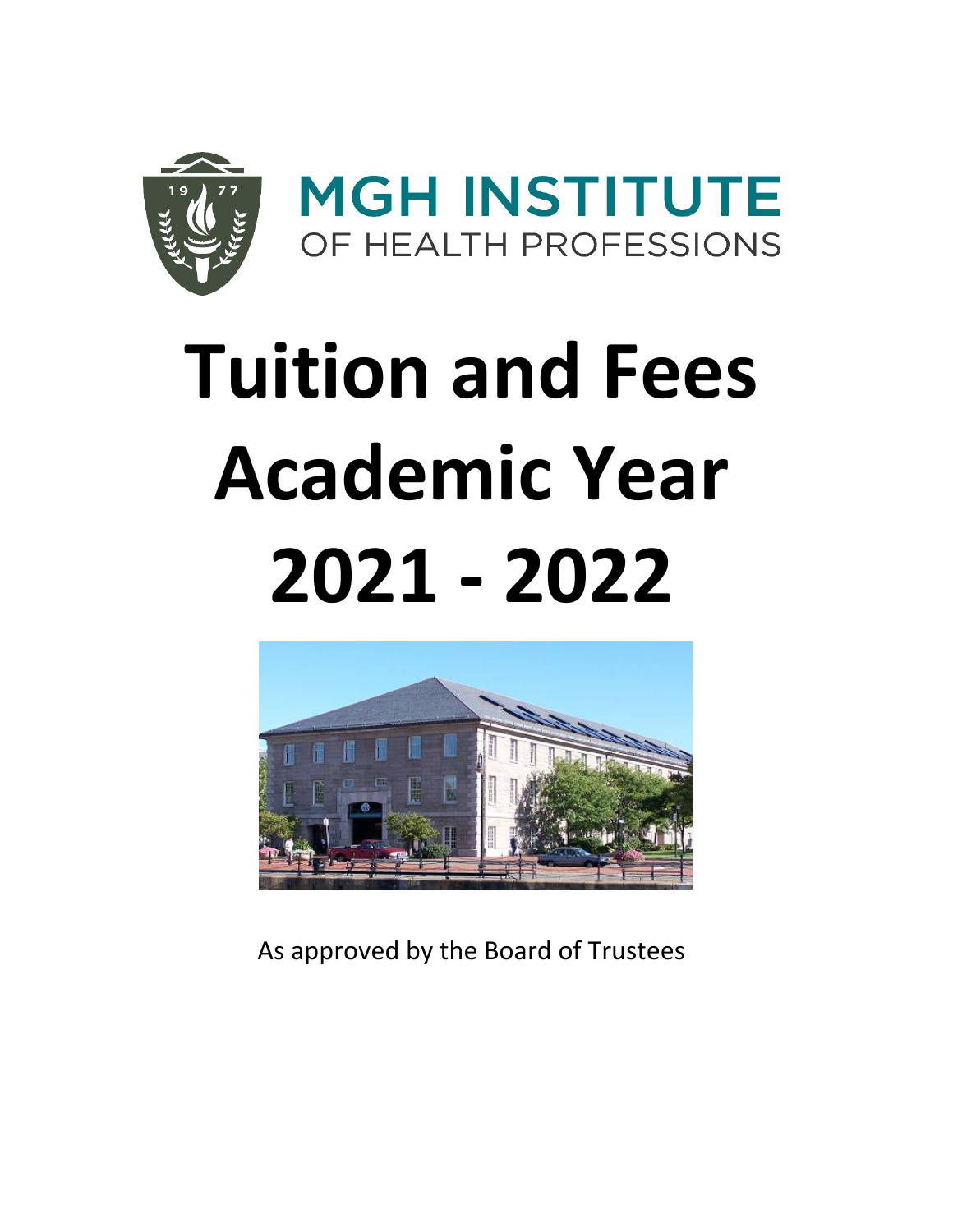### School of Nursing Tuition Rates 2021-2022 Academic Year

| <b>SCHOOL OF NURSING</b>                      |                                 |                         |                                     |                         |
|-----------------------------------------------|---------------------------------|-------------------------|-------------------------------------|-------------------------|
| <b>Direct Entry Nursing</b>                   |                                 | per credit hour         | \$                                  | 1,504                   |
| <b>Doctor of Nursing Practice</b>             |                                 |                         |                                     |                         |
| (Only Students not in the new                 |                                 | per credit hour         | \$                                  | 1,800                   |
| curriculum starting in Fall 2017)             |                                 |                         |                                     |                         |
| <b>All Other Graduate Programs</b>            |                                 | per credit hour         | $\zeta$                             | 1,470                   |
|                                               |                                 |                         |                                     |                         |
| <b>Nursing Certificate Programs</b>           |                                 |                         |                                     |                         |
| <b>Addictions Certificate for Health Care</b> |                                 |                         |                                     |                         |
| <b>Professionals</b>                          |                                 | per credit hour         | \$                                  | 850                     |
| <b>CAS Nursing</b>                            |                                 | per credit hour         | \$                                  | 1,350                   |
| <b>Global Health Equity &amp; Innovation</b>  |                                 | per credit hour         | $\overline{\xi}$                    | 850                     |
| <b>Mind Body Health &amp; Healing</b>         |                                 | per credit hour         | $\overline{\xi}$                    | 850                     |
| <b>Nurse Educator</b>                         |                                 | per credit hour         | $\overline{\xi}$                    | 850                     |
| <b>Nursing Informatics</b>                    |                                 | per credit hour         | $\overline{\xi}$                    | 850                     |
|                                               |                                 |                         |                                     |                         |
|                                               |                                 | <b>Classes entering</b> |                                     | <b>Classes entering</b> |
| <b>Accelerated BSN</b>                        |                                 | Spring 2021             |                                     | Summer 2021             |
| Spring 2020                                   | \$                              | 24,100                  |                                     |                         |
| Summer 2020                                   | $\overline{\varsigma}$          | 24,100                  | \$                                  | 24,100                  |
| <b>Fall 2020</b>                              | $\overline{\xi}$                | 20,300                  | \$                                  | 24,100                  |
| Spring 2021                                   | $\overline{\boldsymbol{\zeta}}$ | 8,700                   | $\overline{\xi}$                    | 20,300                  |
| Summer 2021                                   |                                 |                         | \$                                  | 8,700                   |
| <b>Total Tuition</b>                          | \$                              | 77,200                  |                                     | 77,200                  |
|                                               |                                 | <b>Classes entering</b> |                                     | <b>Classes entering</b> |
| <b>Accelerated BSN</b>                        |                                 | Spring 2022             |                                     | Summer 2022             |
| Spring 2021                                   | $rac{5}{5}$                     | 25,100                  |                                     |                         |
| Summer 2021                                   |                                 | 25,100                  | \$                                  | 25,100                  |
| <b>Fall 2021</b>                              | \$                              | 21,100                  | $\overline{\boldsymbol{\zeta}}$     | 25,100                  |
| Spring 2022                                   | $\overline{\boldsymbol{\zeta}}$ | 9,000                   | $\overline{\xi}$                    | 21,100                  |
| Summer 2022                                   |                                 |                         | $\overline{\boldsymbol{\varsigma}}$ | 9,000                   |
| <b>Total Tuition</b>                          | \$                              | 80,300                  | $\overline{\boldsymbol{\zeta}}$     | 80,300                  |

|                                   | Class entering   | <b>Class entering</b> |
|-----------------------------------|------------------|-----------------------|
| <b>Doctor of Nursing Practice</b> | <b>Fall 2020</b> | <b>Fall 2021</b>      |
| <b>Fall 2020</b>                  | 15,000           | 16,200                |
| Spring 2021                       | 15,000           | 16,200                |
| Summer 2021                       | 15,000           | 16,200                |
| <b>Fall 2021</b>                  | 13,800           | 12,600                |
| <b>Total Tuition</b>              | 58,800           | 61,200                |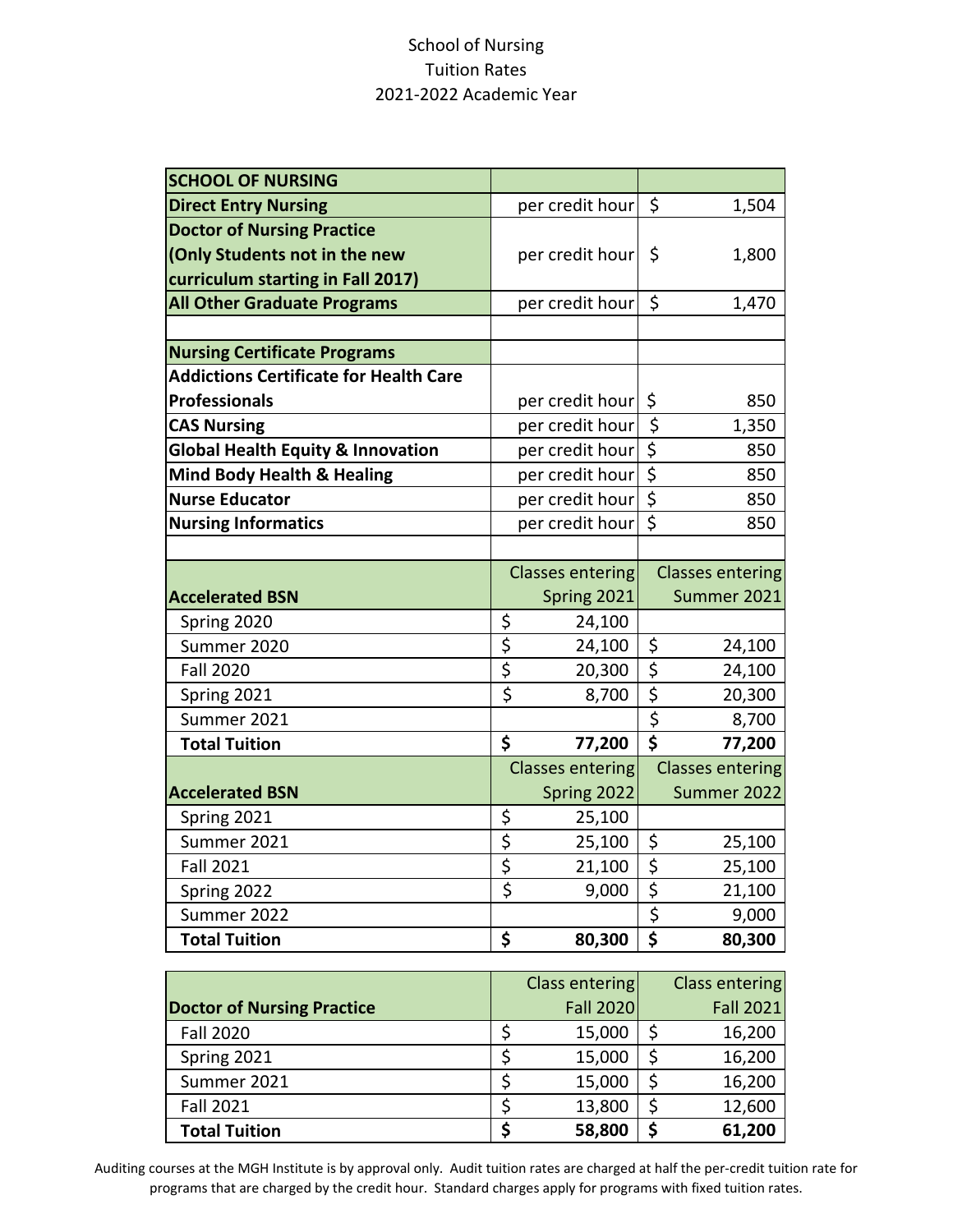## Communication Sciences and Disorders and PhD in Rehabilitation Sciences Tuition Rates 2021-2022 Academic Year

| Program                                     |                 |         |
|---------------------------------------------|-----------------|---------|
|                                             |                 |         |
| <b>Communication Sciences and Disorders</b> |                 |         |
| Master of Science Program                   | per credit hour | \$1,510 |
| Reading Certificate Program                 | per credit hour | \$830   |
| <b>SLPD Program</b>                         | per credit hour | \$1,270 |
|                                             |                 |         |
| <b>PhD in Rehabilitation Sciences</b>       | per credit hour | \$1,370 |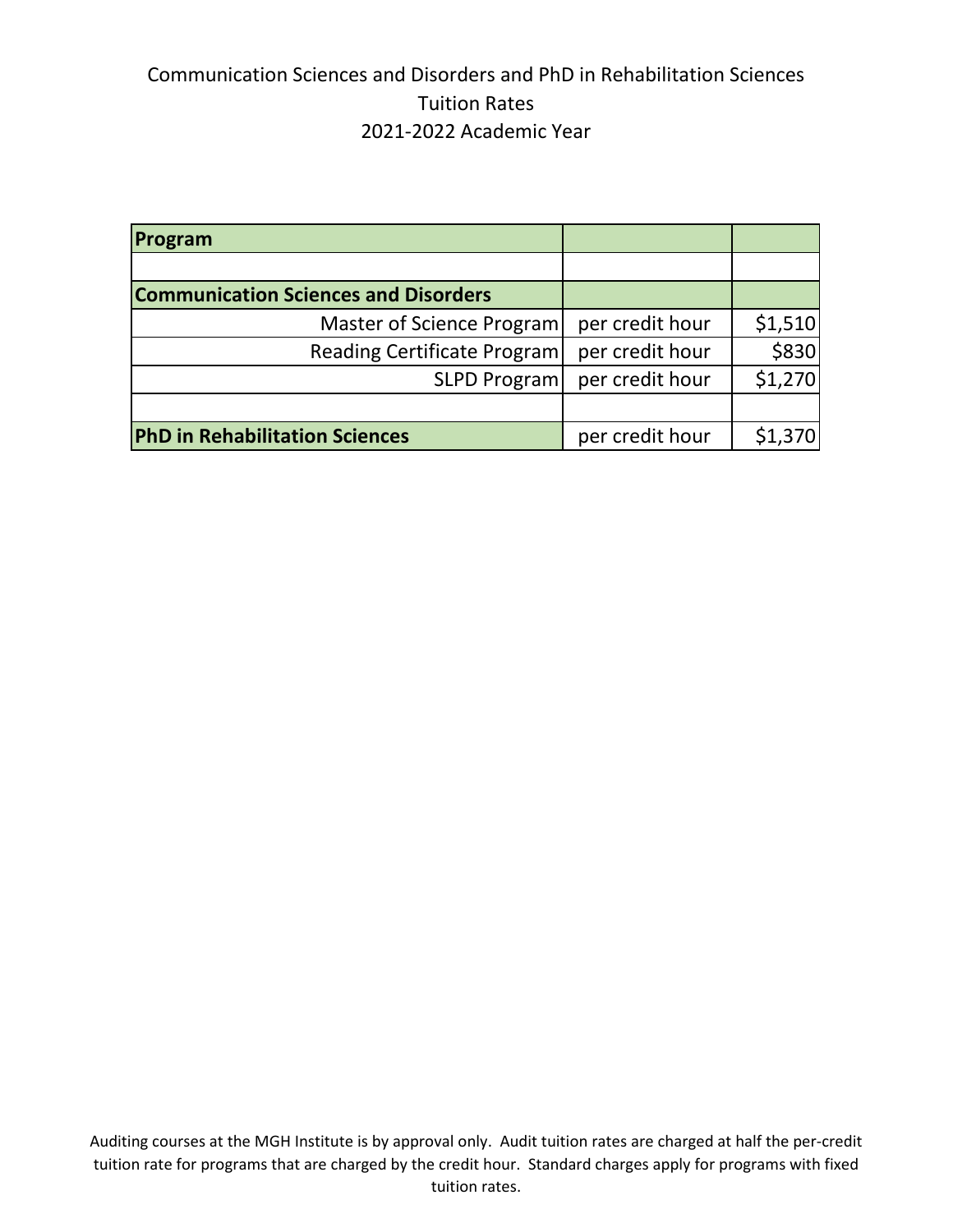Genetic Counseling Program Tuition Rates 2021-2022 Academic Year

| <b>Genetic Counseling - GC program</b><br><b>Class entering in Fall 2021</b> |     |          |
|------------------------------------------------------------------------------|-----|----------|
| <b>Fall 2021</b>                                                             | \$. | 16,200   |
| Spring 2022                                                                  |     | 16,200   |
| Summer 2022                                                                  | \$  | 16,200   |
| <b>Fall 2022</b>                                                             |     | 16,100   |
| Spring 2023                                                                  |     | 16,000   |
|                                                                              |     |          |
| <b>Total Tuition</b>                                                         |     | \$80,700 |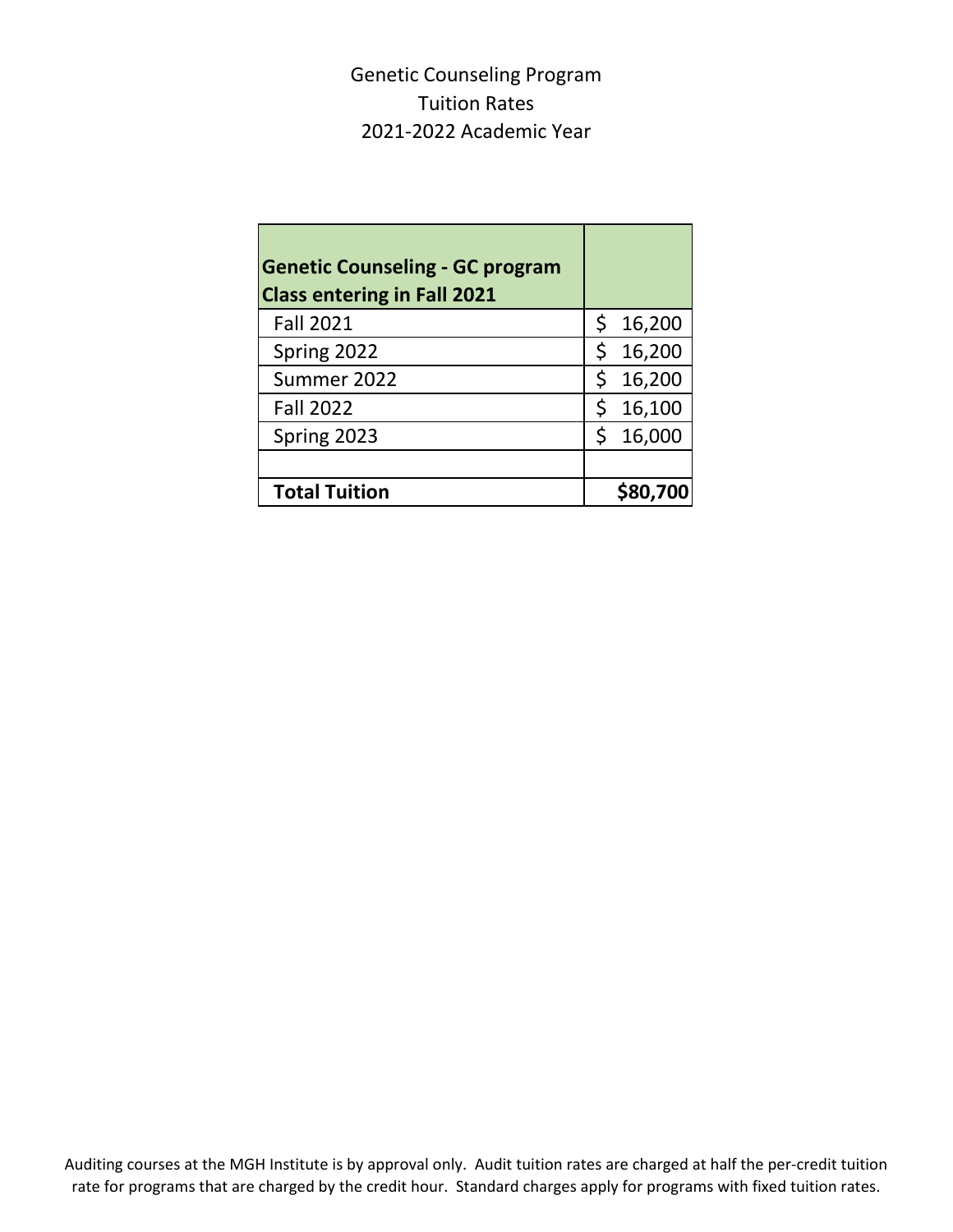#### Doctor of Physical Therapy Program Tuition Rates 2021-2022 Academic Year

| <b>Physical Therapy - DPT Program</b> |           | <b>Physical Therapy - DPT Program</b> |          |
|---------------------------------------|-----------|---------------------------------------|----------|
| <b>Class entering in Summer 2019</b>  |           | <b>Class entering in Summer 2020</b>  |          |
| Summer 2019                           | 16,200    | Summer 2020                           | 16,800   |
| <b>Fall 2019</b>                      | 20,900    | <b>Fall 2020</b>                      | 21,700   |
| Spring 2020                           | 20,900    | Spring 2021                           | 21,700   |
| Summer 2020                           | 20,900    | Summer 2021                           | 21,700   |
| <b>Fall 2020</b>                      | 17,100    | <b>Fall 2021</b>                      | 17,800   |
| Spring 2021                           | 17,100    | Spring 2022                           | 17,800   |
| Summer 2021                           | 17,100    | Summer 2022                           | 17,800   |
| <b>Fall 2021</b>                      | 6,800     | <b>Fall 2022</b>                      | 7,100    |
| <b>Total Tuition</b>                  | \$137,000 | <b>Total Tuition</b>                  | \$142,40 |

| ical Therapy - DPT Program |    |           | <b>Physical Therapy - DPT Program</b> |  |
|----------------------------|----|-----------|---------------------------------------|--|
| entering in Summer 2019    |    |           | <b>Class entering in Summer 2020</b>  |  |
| ummer 2019                 | Ś  | 16,200    | Summer 2020                           |  |
| all 2019                   | Ś  | 20,900    | <b>Fall 2020</b>                      |  |
| oring 2020                 | S  | 20,900    | Spring 2021                           |  |
| ummer 2020                 | Ś  | 20,900    | Summer 2021                           |  |
| all 2020                   | S  | 17,100    | <b>Fall 2021</b>                      |  |
| oring 2021                 | \$ | 17,100    | Spring 2022                           |  |
| ummer 2021                 | \$ | 17,100    | Summer 2022                           |  |
| all 2021                   | \$ | 6,800     | <b>Fall 2022</b>                      |  |
|                            |    |           |                                       |  |
| <b>Total Tuition</b>       |    | \$137,000 | <b>Total Tuition</b>                  |  |

| <b>Physical Therapy - DPT Program</b> | <b>Physical Therapy - DPT Program</b> |           |                                      |          |
|---------------------------------------|---------------------------------------|-----------|--------------------------------------|----------|
| <b>Class entering in Summer 2021</b>  |                                       |           | <b>Class entering in Summer 2022</b> |          |
| Summer 2021                           |                                       | 17,500    | Summer 2022                          | 18,100   |
| <b>Fall 2021</b>                      |                                       | 22,500    | <b>Fall 2022</b>                     | 28,700   |
| Spring 2022                           |                                       | 22,500    | Spring 2023                          | 28,700   |
| Summer 2022                           |                                       | 22,500    | Summer 2023                          | 13,500   |
| <b>Fall 2022</b>                      |                                       | 18,500    | <b>Fall 2023</b>                     | 27,100   |
| Spring 2023                           |                                       | 18,500    | Spring 2024                          | 13,600   |
| Summer 2023                           |                                       | 18,500    | Summer 2024                          | 16,700   |
| <b>Fall 2023</b>                      |                                       | 7,500     | <b>Fall 2024</b>                     | 7,500    |
|                                       |                                       |           |                                      |          |
| <b>Total Tuition</b>                  |                                       | \$148,000 | <b>Total Tuition</b>                 | \$153,90 |

| ical Therapy - DPT Program |    |           | <b>Physical Therapy - DPT Program</b> |           |
|----------------------------|----|-----------|---------------------------------------|-----------|
| entering in Summer 2021    |    |           | <b>Class entering in Summer 2022</b>  |           |
| ummer 2021                 | Ś  | 17,500    | Summer 2022                           | 18,100    |
| all 2021                   | S  | 22,500    | <b>Fall 2022</b>                      | 28,700    |
| oring 2022                 |    | 22,500    | Spring 2023                           | 28,700    |
| ummer 2022                 | Ś  | 22,500    | Summer 2023                           | 13,500    |
| all 2022                   | Ś  | 18,500    | <b>Fall 2023</b>                      | 27,100    |
| oring 2023                 | \$ | 18,500    | Spring 2024                           | 13,600    |
| ummer 2023                 | Ś  | 18,500    | Summer 2024                           | 16,700    |
| all 2023                   | \$ | 7,500     | <b>Fall 2024</b>                      | 7,500     |
|                            |    |           |                                       |           |
| <b>Total Tuition</b>       |    | \$148,000 | <b>Total Tuition</b>                  | \$153,900 |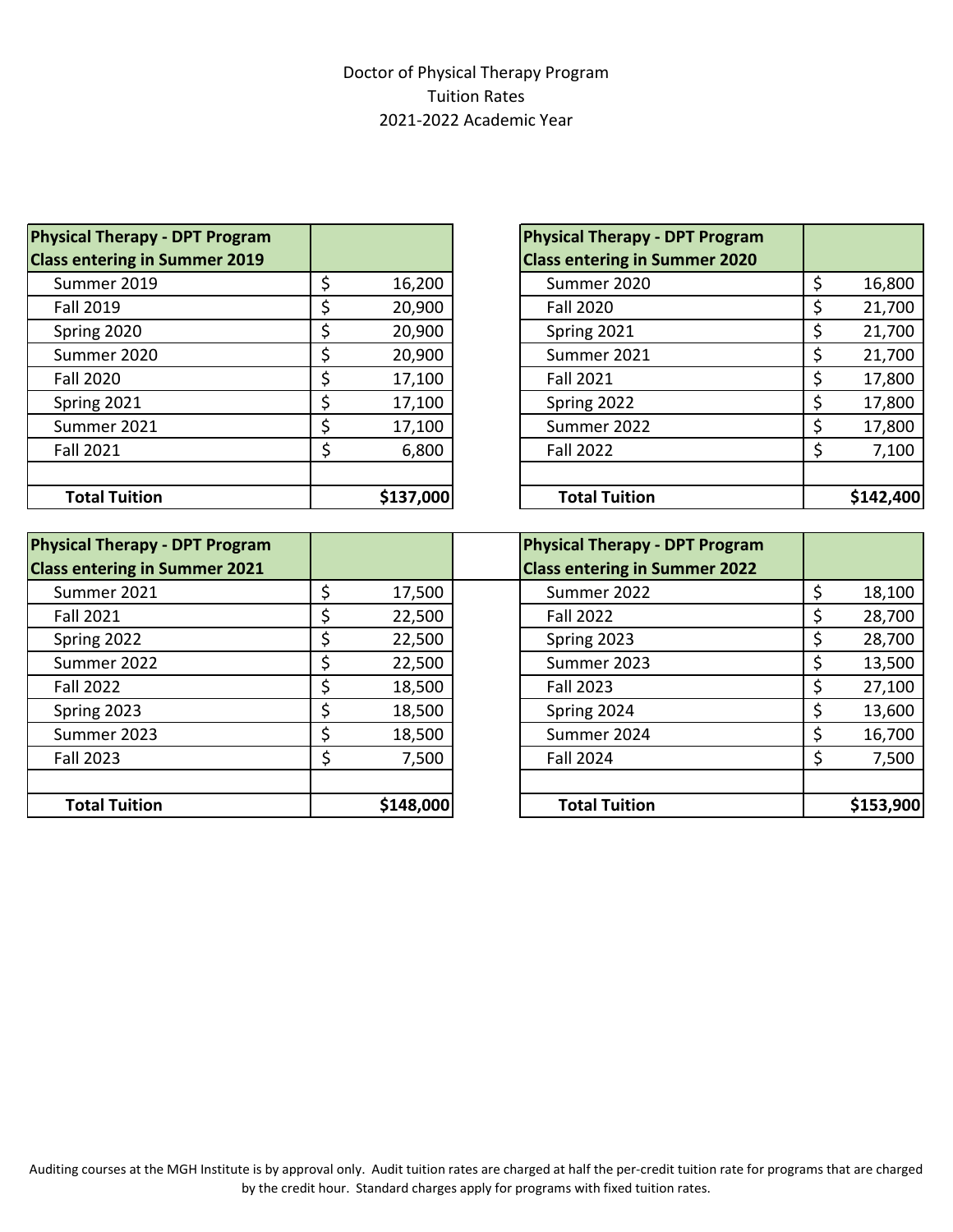#### Doctor of Occupational Therapy Program Tuition Rates 2021-2022 Academic Year

| <b>Occupational Therapy</b>  | per credit hour $\vert$ \$1,435 |         |
|------------------------------|---------------------------------|---------|
| <b>Post-Professional OTD</b> | per credit hour                 | \$1,300 |

| <b>Occupational Therapy - OT Program</b> |           | <b>Occupational Therapy - OT Program</b> |           |
|------------------------------------------|-----------|------------------------------------------|-----------|
| <b>Class entering in Summer 2020</b>     |           | <b>Class entering in Summer 2021</b>     |           |
| Summer 2020                              | 16,100    | Summer 2021                              | \$16,900  |
| <b>Fall 2020</b>                         | 16,100    | <b>Fall 2021</b>                         | \$16,900  |
| Spring 2021                              | 16,200    | Spring 2022                              | \$17,000  |
| Summer 2021                              | 16,700    | Summer 2022                              | \$17,600  |
| <b>Fall 2021</b>                         | 16,700    | <b>Fall 2022</b>                         | \$17,600  |
| Spring 2022                              | 16,700    | Spring 2023                              | \$17,600  |
| Summer 2022                              | 11,100    | Summer 2023                              | \$11,600  |
| <b>Fall 2022</b>                         | 11,100    | Fall 2023                                | \$11,600  |
| Spring 2023                              | 10,700    | Spring 2024                              | \$11,200  |
| <b>Total Tuition</b>                     | \$131,400 | <b>Total Tuition</b>                     | \$138,000 |

| <b>Occupational Therapy - OT Program</b><br><b>Class entering in Summer 2022</b> |              |
|----------------------------------------------------------------------------------|--------------|
| Summer 2022                                                                      | \$<br>17,700 |
| <b>Fall 2022</b>                                                                 | \$<br>17,700 |
| Spring 2023                                                                      | \$<br>17,800 |
| Summer 2023                                                                      | \$<br>18,200 |
| <b>Fall 2023</b>                                                                 | \$<br>17,700 |
| Spring 2024                                                                      | \$<br>18,400 |
| Summer 2024                                                                      | \$<br>12,100 |
| <b>Fall 2024</b>                                                                 | \$<br>12,100 |
| Spring 2025                                                                      | \$<br>11,800 |
|                                                                                  |              |
| <b>Total Tuition</b>                                                             | \$143,500    |

| <b>Occupational Therapy - OT Program</b> |               |
|------------------------------------------|---------------|
| <b>Class entering in Summer 2021</b>     |               |
| Summer 2021                              | 16,900<br>\$  |
| <b>Fall 2021</b>                         | 16,900<br>Ś.  |
| Spring 2022                              | Ś<br>17,000   |
| Summer 2022                              | \$<br>17,600  |
| <b>Fall 2022</b>                         | 17,600<br>\$  |
| Spring 2023                              | 17,600<br>\$  |
| Summer 2023                              | Ś.<br>11,600  |
| <b>Fall 2023</b>                         | 11,600<br>Ś   |
| Spring 2024                              | \$.<br>11,200 |
|                                          |               |
| <b>Total Tuition</b>                     | \$138,000     |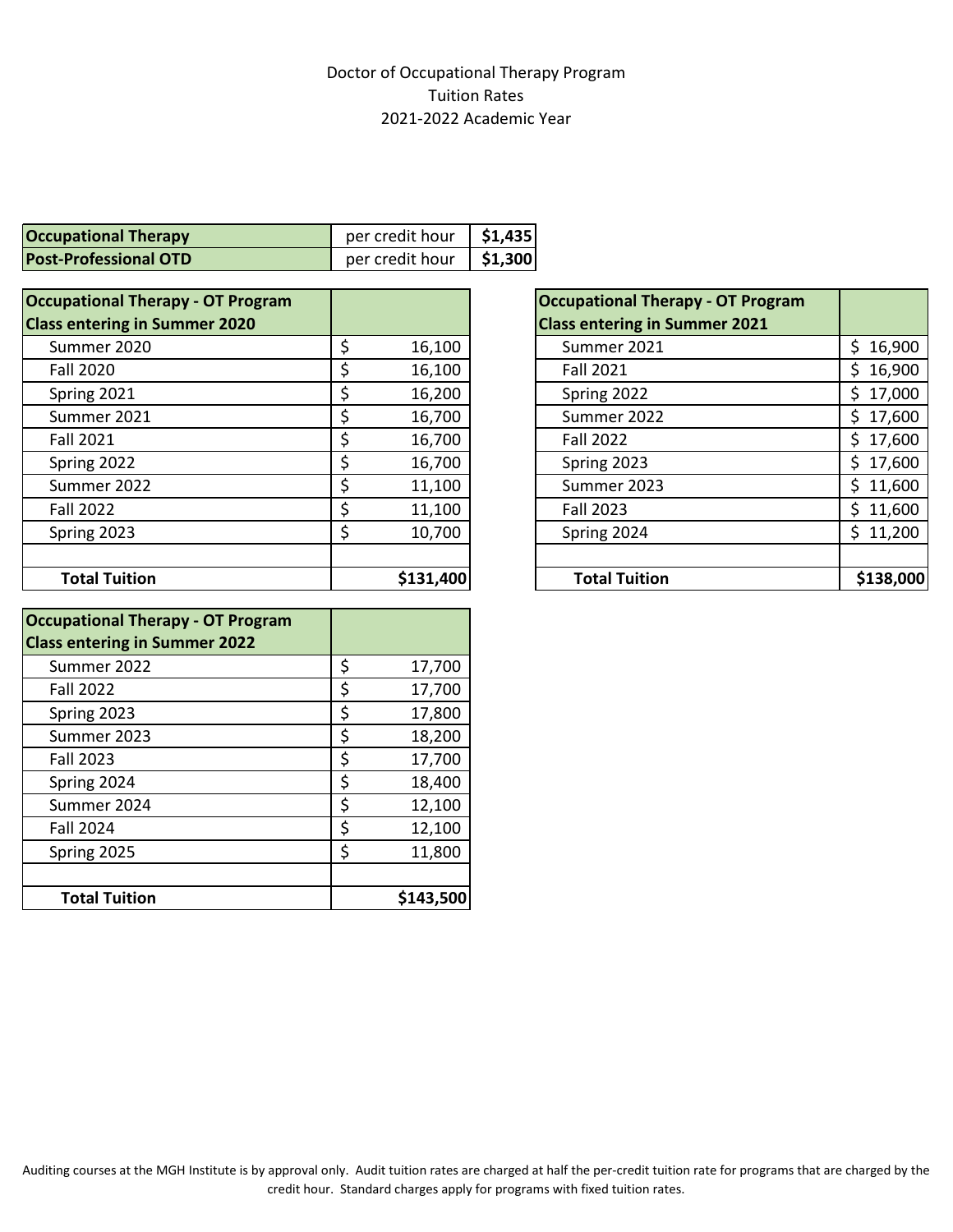#### Physician Assistant Studies Program Tuition Rates 2021-2022 Academic Year

#### **Physician Assistant Program** per credit hour | \$1,244

| <b>Physician Assistant Studies</b> |    |           | <b>Physician Assistant Studies</b> |  |
|------------------------------------|----|-----------|------------------------------------|--|
| <b>PA Program</b>                  |    |           | <b>PA Program</b>                  |  |
| <b>Class entering in Fall 2020</b> |    |           | <b>Class entering in Fall 2021</b> |  |
| <b>Fall 2020</b>                   | Ś  | 18,100    | <b>Fall 2021</b>                   |  |
| Spring 2021                        | Ś  | 19,300    | Spring 2022                        |  |
| Summer 2021                        | S  | 15,700    | Summer 2022                        |  |
| <b>Fall 2021</b>                   |    | 12,100    | <b>Fall 2022</b>                   |  |
| Spring 2022                        |    | 16,900    | Spring 2023                        |  |
| Summer 2022                        |    | 15,700    | Summer 2023                        |  |
| <b>Fall 2022</b>                   | \$ | 6,000     | <b>Fall 2023</b>                   |  |
|                                    |    |           |                                    |  |
| <b>Total Tuition</b>               |    | \$103,800 | <b>Total Tuition</b>               |  |

| <b>Physician Assistant Studies</b><br><b>PA Program</b><br><b>Class entering in Fall 2021</b> |              |
|-----------------------------------------------------------------------------------------------|--------------|
| <b>Fall 2021</b>                                                                              | \$<br>18,700 |
| Spring 2022                                                                                   | \$<br>19,900 |
| Summer 2022                                                                                   | \$<br>16,200 |
| <b>Fall 2022</b>                                                                              | \$<br>12,400 |
| Spring 2023                                                                                   | \$<br>17,400 |
| Summer 2023                                                                                   | \$<br>16,200 |
| <b>Fall 2023</b>                                                                              | \$<br>6,200  |
|                                                                                               |              |
| <b>Total Tuition</b>                                                                          | \$107,000    |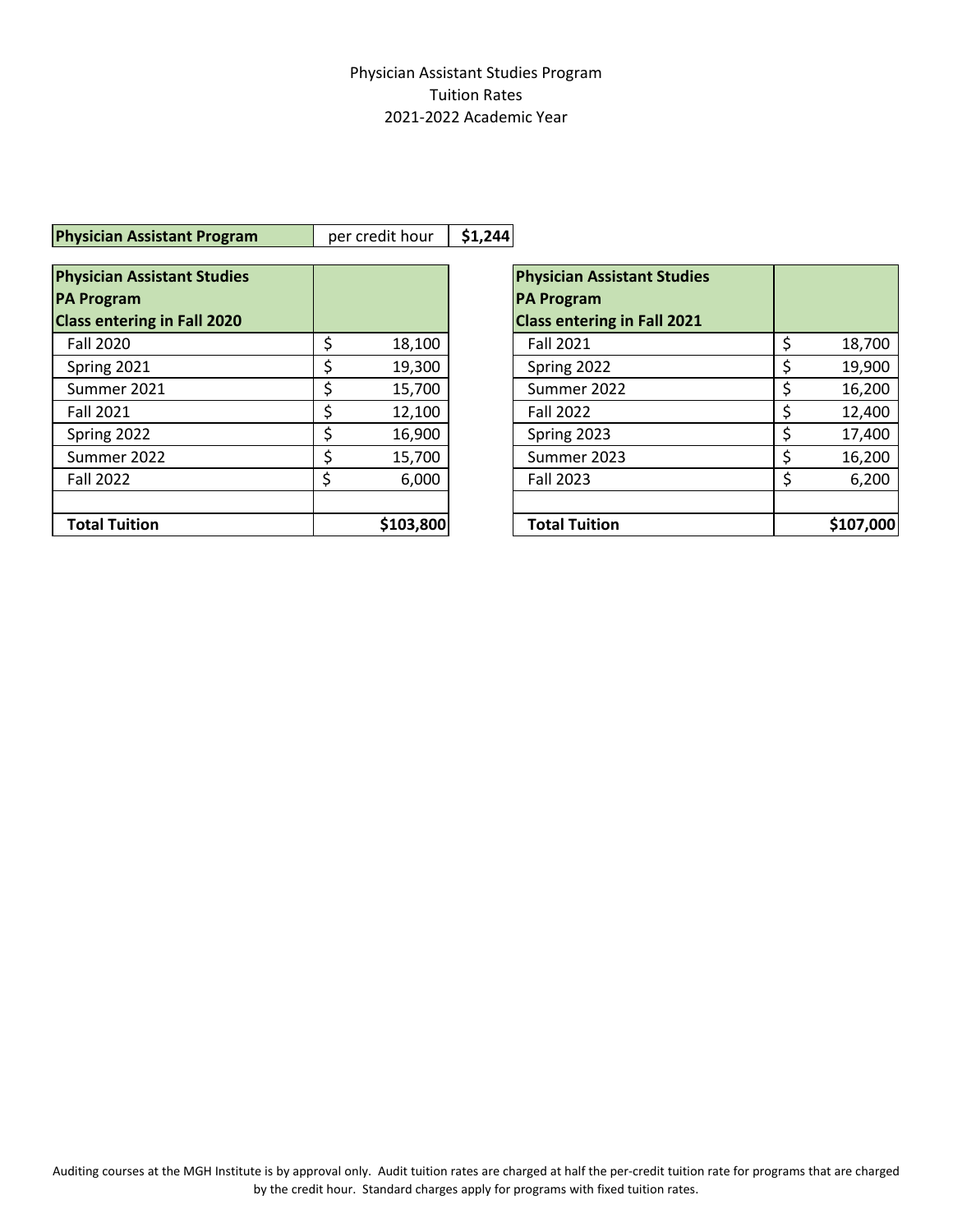## Center for Interprofessional Studies and Innovation Tuition Rates 2021-2022 Academic Year

| <b>CIPSI</b>                                       |                 |              |
|----------------------------------------------------|-----------------|--------------|
| M.S. in Healthcare Data Analytics                  | per credit hour | \$1,470      |
| M.H.A. - Master of Health Administration           | per credit hour | \$1,470      |
| M.S. in Health Prof. Education                     | per credit hour | 1,400        |
| PhD in Health Prof. Education                      | per credit hour | 1,400<br>\$. |
| Non-Degree Cert. of Completion in Health Prof. Ed. | per credit hour | 1,040        |
| Non Degree Students (Graduate Level)               | per credit hour | 1,350        |
| <b>Science Prerequistes</b>                        | per credit hour | 525          |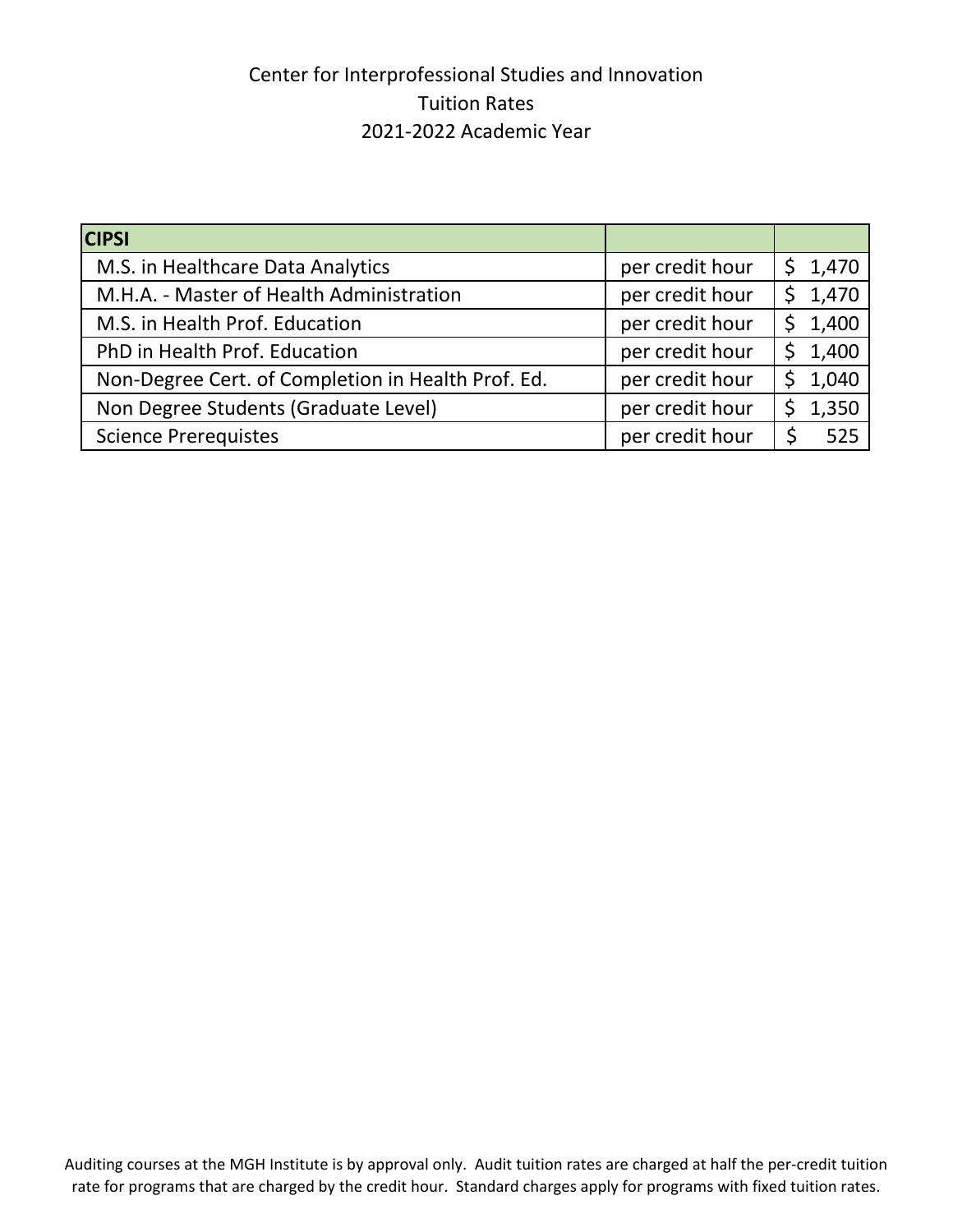## General Student Fees 2021-2022 Academic Year

This fee is assessed to all students each semester to provide support for lab expenses, technical support, learning resources, and student services and activities. The General Student Fee is non-refundable after week one of a semester or week one of a shortened module.

**The General Student Fee (charged per credit) applies to all new and continuing programs currently charged at the per-credit hour rate and all cohorts entering fixed tuition rate programs beginning in Fall 2021 and beyond. Students registered for "0" credits in a given** 

**Per credit hour \$ 69**

**The General Student Fees below only apply to students in programs with fixed tuition rates who began in Fall 2020, Spring 2021, or Summer 2021.**

| <b>All Programs with</b>   |           |           |                  |     |            |     |           |     |    |     |
|----------------------------|-----------|-----------|------------------|-----|------------|-----|-----------|-----|----|-----|
| <b>Fixed Tuition Rates</b> | <b>OT</b> | <b>PA</b> | PT<br><b>DNP</b> |     | <b>BSN</b> |     | <b>GC</b> |     |    |     |
| Summer 1                   | \$<br>645 |           |                  |     | \$         | 900 |           | 900 |    |     |
| Fall 1                     | Ś<br>900  | Ŝ.<br>900 | \$               | 900 | Ś          | 900 | \$        | 900 | Ś  | 900 |
| Spring 1                   | Ś.<br>900 | \$<br>900 | \$               | 900 | Ś          | 900 |           | 900 | \$ | 900 |
| Summer 2                   | \$<br>900 | \$<br>900 | \$               | 900 | \$         | 900 | \$        | 645 | \$ | 645 |
| Fall 2                     | \$<br>900 | \$<br>900 | \$               | 645 | \$         | 900 |           |     | \$ | 900 |
| Spring 2                   | Ś<br>900  | \$<br>900 |                  |     | \$         | 900 |           |     | \$ | 900 |
| Summer 3                   | 900<br>\$ | 900<br>Ś  |                  |     | Ś          | 900 |           |     |    |     |
| Fall 3                     | \$<br>645 | \$<br>645 |                  |     | Ś          | 645 |           |     |    |     |
| Spring 3                   | 900       |           |                  |     |            |     |           |     |    |     |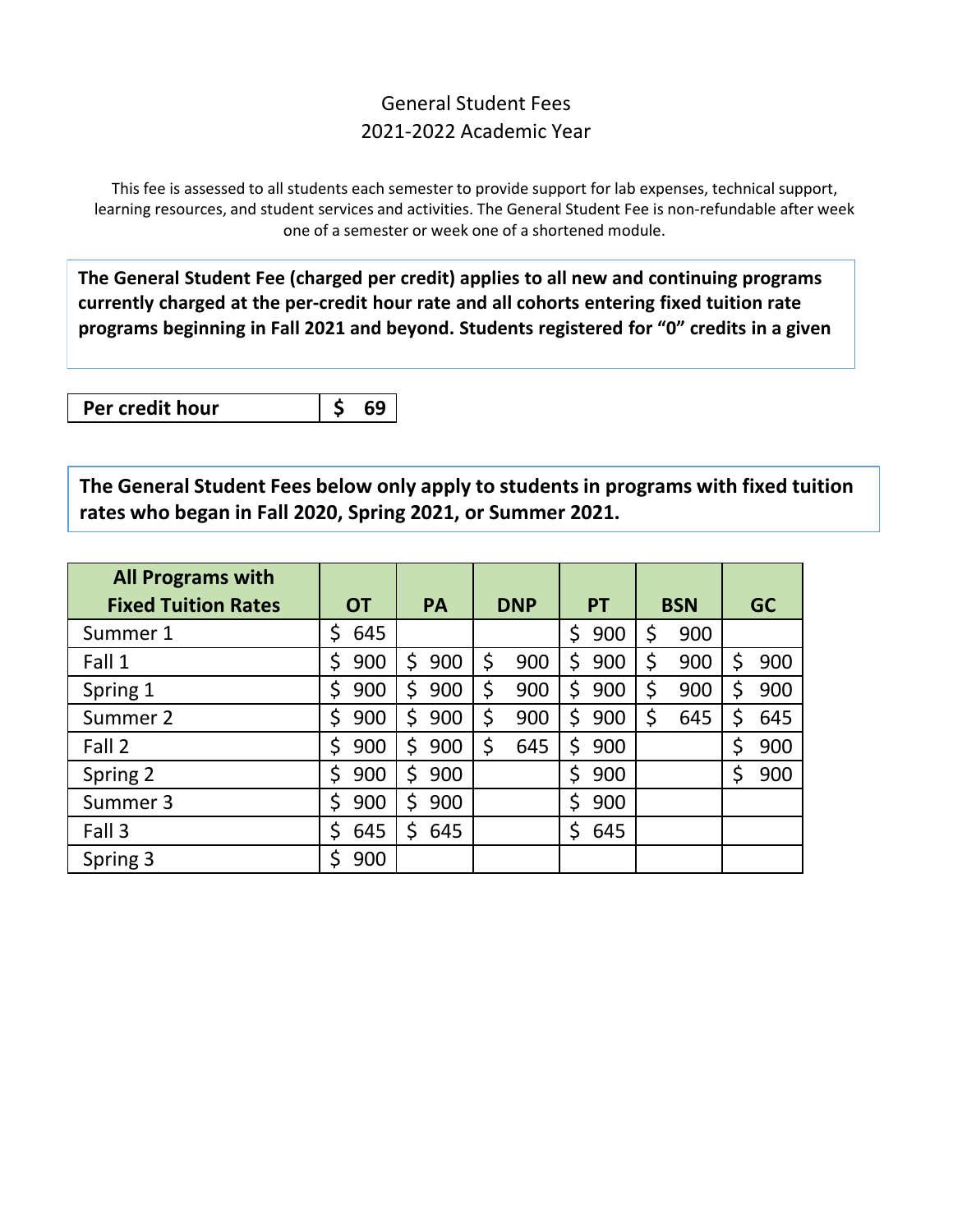#### **Other Fees and Charges 2021-2022 Academic Year**

#### **(Fees are non-refundable after week one of classes unless otherwise noted)**

| <b>CIPSI - Center for Interprofessional</b><br><b>Studies and Innovation</b> | Fee     | <b>Fee Description</b>                                                                                                                                                                                                                                                                                                     |
|------------------------------------------------------------------------------|---------|----------------------------------------------------------------------------------------------------------------------------------------------------------------------------------------------------------------------------------------------------------------------------------------------------------------------------|
| M.S. in Health Prof. Ed Portfolio Fee                                        | \$1,500 | This one-time fee supports the cost of reviewing and processing requests for<br>course waivers based on work completed through the Harvard Macy<br>Institute and/or the Center for Medical Simulation.                                                                                                                     |
| <b>SHRS - MS Communication Sciences and Disorders</b>                        |         |                                                                                                                                                                                                                                                                                                                            |
| CSD Harvard/MIT Doctoral SHBT Students Fee                                   | \$4,500 | This fee assessed each year for two years covers the cost of Harvard/MIT<br>Doctoral SHBT Students participating in the Institute's CSD program taking<br>over 40 credits.                                                                                                                                                 |
| <b>SHRS - Doctor of Physical Therapy Program</b>                             |         |                                                                                                                                                                                                                                                                                                                            |
| Anatomy Fee                                                                  | \$675   | This fee is assessed to all entry-level Doctor of Physical Therapy students in<br>their first term of enrollment to provide support for costs associated with<br>classroom teaching aids specific to anatomy.                                                                                                              |
| Academic PEAT Practice Exam                                                  | \$79    | Charged in the first semester of the third year of the entry-level Doctor of<br>Physical Therapy Program.                                                                                                                                                                                                                  |
| <b>SHRS</b> - Doctor of Occupational Therapy Program                         |         |                                                                                                                                                                                                                                                                                                                            |
| OT Advanced Doctoral Experience Fee                                          | \$1,000 | This fee is assessed in second and third year of enrollment beginning with<br>the class starting summer 2019 to cover the costs of mentoring and<br>executing the Advanced Doctoral Experience projects.                                                                                                                   |
| Anatomy Fee                                                                  | \$400   | This fee is assessed to all entry-level Doctor of Occupational Therapy<br>students in their first term of enrollment to provide support for costs<br>associated with classroom teaching aids specific to anatomy.                                                                                                          |
| <b>SHRS - Physician Assistant Studies Program</b>                            |         |                                                                                                                                                                                                                                                                                                                            |
| Anatomy Fee                                                                  | \$650   | This fee is assessed to all Physician Assistant Studies students in their first<br>term of enrollment to provide support for costs associated with classroom<br>teaching aids specific to anatomy.                                                                                                                         |
| Board Exam Prep Fee                                                          | \$400   | This fee is assessed to all Physician Assistant Studies Students in the first<br>term of the second year of enrollment and applies to a comprehensive<br>package to prepare students for the PA licensing examination.                                                                                                     |
| PA Student Equipment Package                                                 | \$785   | This fee is assessed to all Physician Assistant Studies students in their first<br>term of enrollment to cover equipment necessary for patient care courses<br>that will also be used during the second year of clerkships.                                                                                                |
| PA Access Medicine Fee                                                       | \$110   | This fee is assessed to all Physician Assistant Studies Students in the Summer<br>term of Year 1 and Year 2.                                                                                                                                                                                                               |
| <b>SON - School of Nursing Programs</b>                                      |         |                                                                                                                                                                                                                                                                                                                            |
| ATI (Assessment Technology Institute) Fee<br>(ABSN and DEN)                  | \$750   | This fee is assessed to all ABSN and DEN students in their first term of<br>enrollment and covers costs of a comprehensive package to prepare<br>students for the NCLEX-RN licensing examination.                                                                                                                          |
| <b>DNP Portfolio Fee</b>                                                     | \$1,500 | This one-time fee must be submitted when submitting a portfolio for the<br>Doctor of Nursing Practice program. The fee provides support for the cost of<br>processing the portfolio.                                                                                                                                       |
| <b>DNP Program Fee</b>                                                       | \$600   | This fee is assessed each term of enrollment to all students in the DNP<br>Program to support costs of individualized services and special events and<br>offerings as provided by the School of Nursing.                                                                                                                   |
| <b>Clinical Fee</b>                                                          |         |                                                                                                                                                                                                                                                                                                                            |
| All Programs with clinical placements                                        | \$1,500 | This fee is assessed in the first and last terms of enrollment for ABSN<br>students and annually in the Fall term to to all other programs with<br>matriculated students in academic programs that require clinical education<br>placements. The fee provides support for expenses associated with clinical<br>placements. |